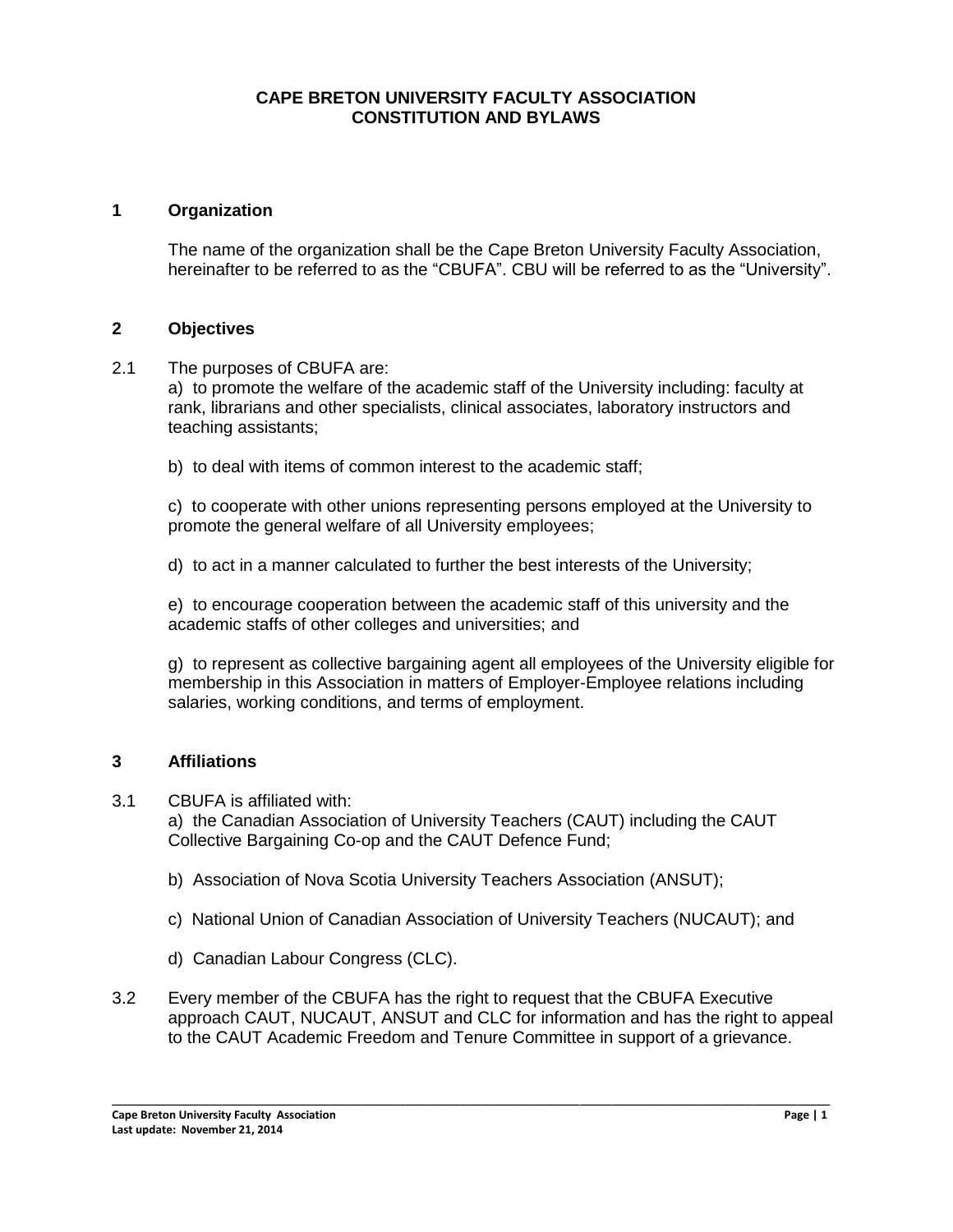## **4 Membership**

- 4.1 Any employee member of the academic staff at CBU in any of the categories recognized by the current collective agreements between the CBU Board of Governors and CBUFA is eligible for membership. These are faculty at rank, professional librarians, other specialists, laboratory instructors, clinical associates or teaching assistants.
- 4.2 Any employee eligible for membership in the CBUFA shall be automatically admitted to membership unless he or she makes application to the Employer to not be included in the membership. Fees shall still be directed to CBUFA in accordance with the Rand formula.
- 4.3 Every employee admitted to membership shall remain a member until his or her employment with CBU is terminated or until he or she has submitted written instruction to the Employer to not be included in the membership.
- 4.4 CBUFA may affiliate with like-minded local, regional, and national organizations. A current list of affiliated organizations is given in Appendix 1.

## **5 Fees**

- 5.1 Any change in membership fees shall be recommended by the Executive Committee and presented for approval at a regular meeting of the CBUFA.
- 5.2 Annual fees recommended by the Executive Committee shall provide for payment of any dues payable to the like-minded organizations listed in Appendix 1. Additionally, the fees shall provide for operational funds for CBUFA.
- 5.3 The annual fee thus established shall be deducted automatically from the pay of every potential member of the bargaining unit indicated in 4.2.

## **6 Executive Committee**

- 6.1 The Executive Committee of the CBUFA shall consist of twelve individuals:
	- i) President
	- ii) Past-President (or additional Member-At-Large)
	- iii) Vice-President
	- iv) Secretary
	- v) Treasurer
	- vi) Chair of the Negotiating Committee
	- vii) Chair of the Grievance and Arbitration Committee
	- viii) Chair of the Publicity Committee
	- ix) Chair of the Equity Committee
	- x) Three other members (members at large) of the CBUFA

Insofar as possible the Executive Committee should have representation from each category of member listed in 4.1 above.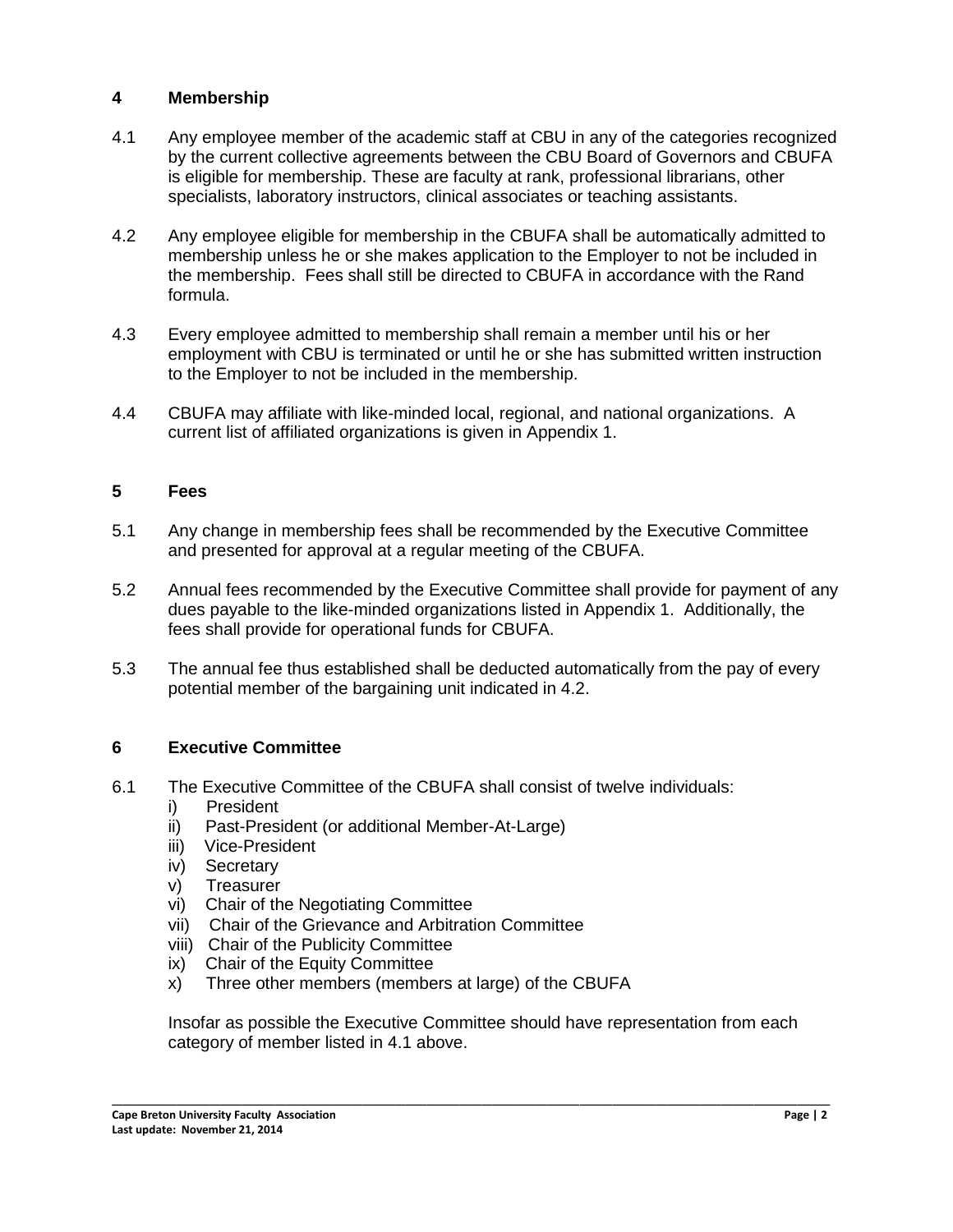- 6.2 The Executive Committee shall be elected by the CBUFA every year (except for the President, elected in alternate years), normally in April to take office effective July 1. Terms of office for members of the Executive Committee shall be for one year, with all members eligible for re-election, subject to the following limitations and exception:
	- a) The term of the Vice-President shall be two years, renewable for only one consecutive renewal;
	- b) The term of the Past President shall be one year, renewable for only one consecutive renewal; and
	- c) The term of President shall be two years, with the possibility of only one consecutive renewal.

To facilitate the transition from one executive committee to the next, executive memberselect may attend executive meetings as observers.

6.3 The Executive Committee:

a) Shall be responsible for the carrying out of resolutions of the CBUFA and the general management of CBUFA affairs;

b) May create committees of or designate individuals from CBUFA members to carry out particular functions; and

- d) Shall create a Negotiating Committee from CBUFA members as the need arises.
- 6.3.1 Vacancies

a) When a member of the Executive Committee is unable to perform her or his duties, the position becomes vacant if so declared by the majority of the remaining Executive Committee;

- b) If the office of President becomes vacant, the Vice-President will carry out the President's duties until a special election is held within 30 days of the vacancy; and
- c) When any other position in the Executive Committee becomes vacant, the Executive Committee will fill that position until a new election is called.
- 6.4 Duties of Individuals on the Executive Committee:
- 6.4.1 The President shall:
	- a) supervise general management of the affairs of the CBUFA;
	- b) preside at meetings of the CBUFA and its Executive Committee; and
	- c) perform other duties to the benefit of the CBUFA in consultation with the Executive Committee and/or the CBUFA.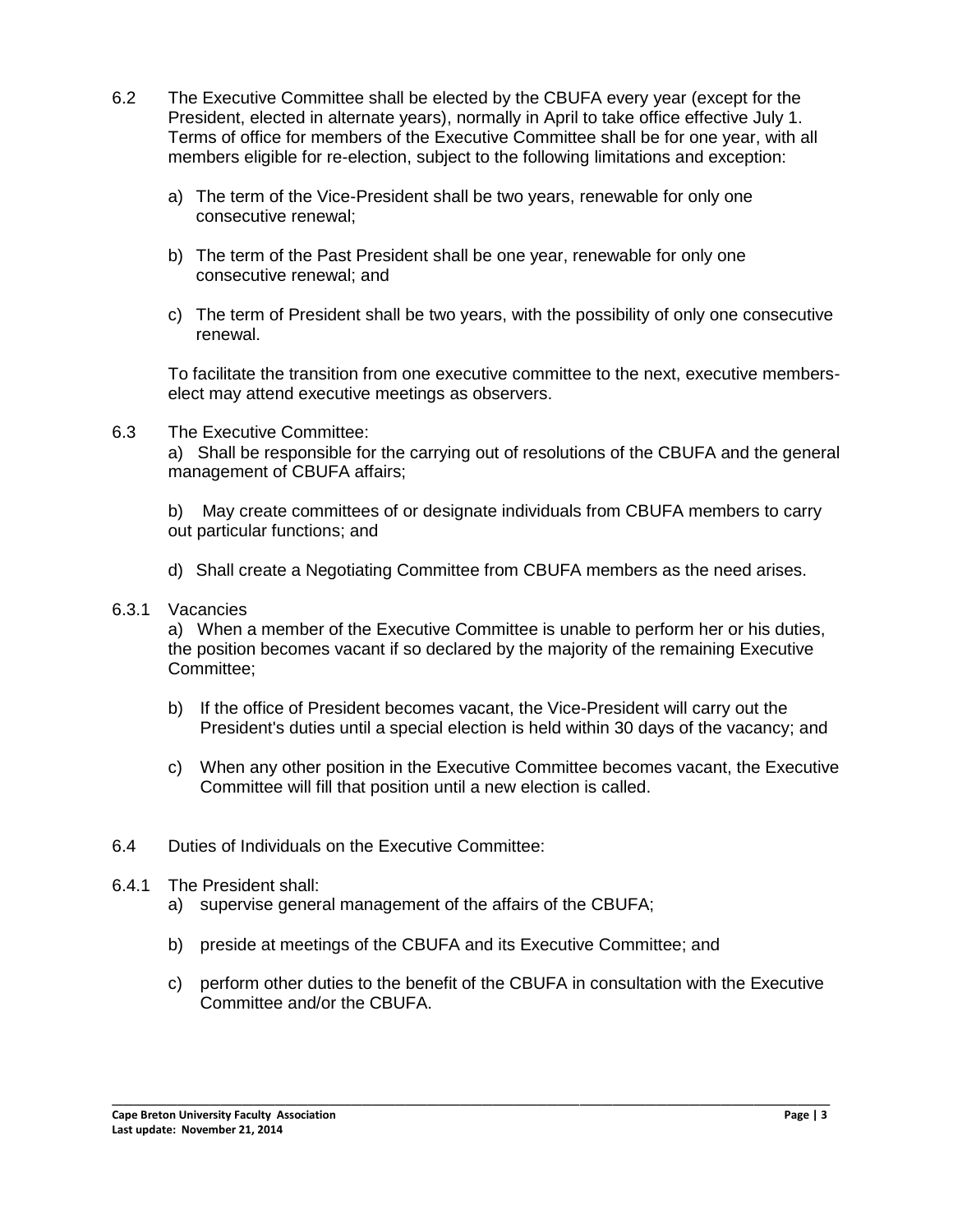- 6.4.2 The Vice President shall:
	- a) perform the duties of President during temporary absence of the President or vacancy of the President's position;
	- b) perform other duties as assigned by the Executive Committee.
- 6.4.3 The Secretary shall:
	- a) issue notices of meetings of the CBUFA and its Executive Committee;
	- b) maintain minutes of meetings of the CBUFA and its Executive Committee; and
	- c) process official correspondence for the CBUFA in consultation with the President.
- 6.4.4 The Treasurer shall:
	- a) be responsible for the administration of CBUFA funds and assets according to normal practices. These responsibilities include:
		- i) timely payment of fees to CAUT (and its constituents), NUCAUT and ANSUT;
		- ii) presentation at each annual general meeting in April of the CBUFA's yearly income and expenditures;

iii) making available to any member of the CBUFA on request records of the current accounts of the Association; and

iv) planning in consultation with the Executive Committee for any changes in the fee structure or expenditures for the CBUFA.

- 6.5 Signing Authority
- 6.5.1 The signatures of the president and one other executive officer are required for agreements regarding policy, memoranda of agreement, and letters of understanding between the Association and the Employer when such agreements occur outside of the negotiation process.
- 6.5.2 Signing authority for financial decisions rests with two of the following executive officers: president, treasurer, past-president, secretary.
- 6.6 Thirty (30) days prior to the Annual General Meeting, the secretary will issue a general call for nominations by phone and e-mail. Any nomination must include the office for which the individual is being nominated and an indication that the person nominated has accepted the nominations. Nominations will close 21 days after the call is made. This process does not preclude the opportunity for members to nominate from the floor should they wish to do so.

## **7 Meetings**

7.1 Meetings of the CBUFA or its Executive Committee may be called at any time by the President provided that members are given two full (working) days notice.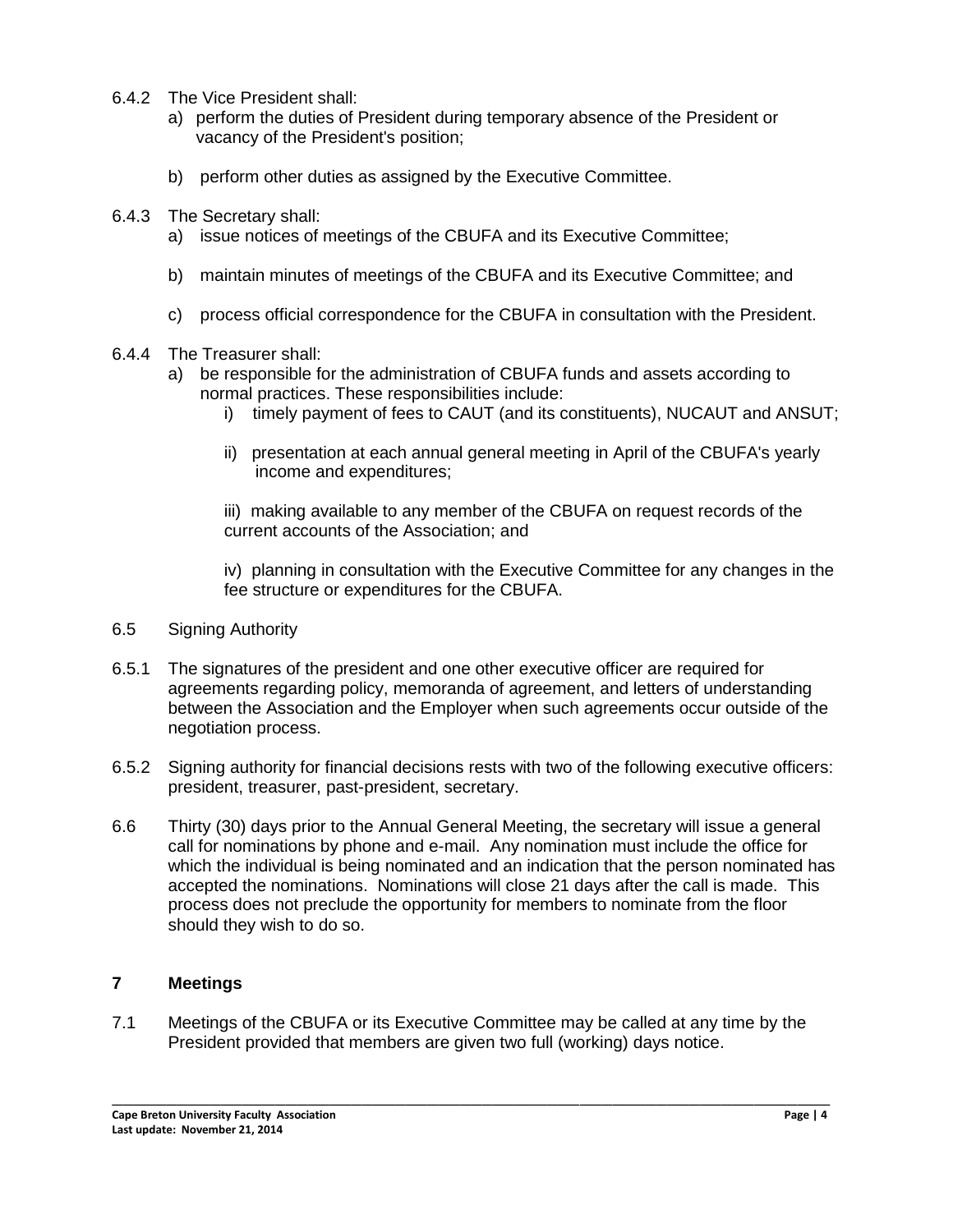- 7.2 The President must call a meeting of the CBUFA upon written request of three members of the Executive Committee or 10% of CBUFA members.
- 7.3 An annual meeting with election of offices for the next academic year shall be held in April.
- 7.4 Meetings shall be conducted by the parliamentary procedure.
- 7.5 Quora:

a) Six members of the Executive Committee constitute a quorum for Executive Committee meetings; and

b) One-third of CBUFA members (excluding those who have notified the Secretary in writing of their inability to attend that meeting) constitutes a quorum for general or special CBUFA meetings.

7.6 Voting:

a) The Chair of any meeting of the CBUFA or its Executive Committee shall vote only in the case of a tie vote; and

b) Voting at any meeting shall be by secret ballot if requested by the majority of members present.

## **8 Amendments**

8.1 Amendments to this Constitution and By-laws shall: a) require a two-thirds majority of the total membership by circulated and returned ballots, supervised by the Executive Committee; and

b) or require a two-thirds majority of votes cast at a duly constituted meeting of the CBUFA.

8.2 Notice of motion to amend the By-laws must be given at least 21 days in advance of the meeting.

# **9 Grievance and Arbitration Committee**

- 9.1 The Grievance and Arbitration committee shall consist of five (5) members. The chair of the Grievance and Arbitration Committee shall serve on the Executive Committee. Four members of the Grievance and Arbitration committee will constitute quorum. The committee will elect a secretary to take minutes. Minutes will be held in confidence with the committee and the executive committee.
- 9.2 Each member of the Grievance and Arbitration Committee will be elected at the AGM for a one-year term. Members are eligible for reappointment.
- 9.3.1 The Grievance and Arbitration Committee will advise members when there is a perceived breach of the Collective Agreement. When the Grievance and Arbitration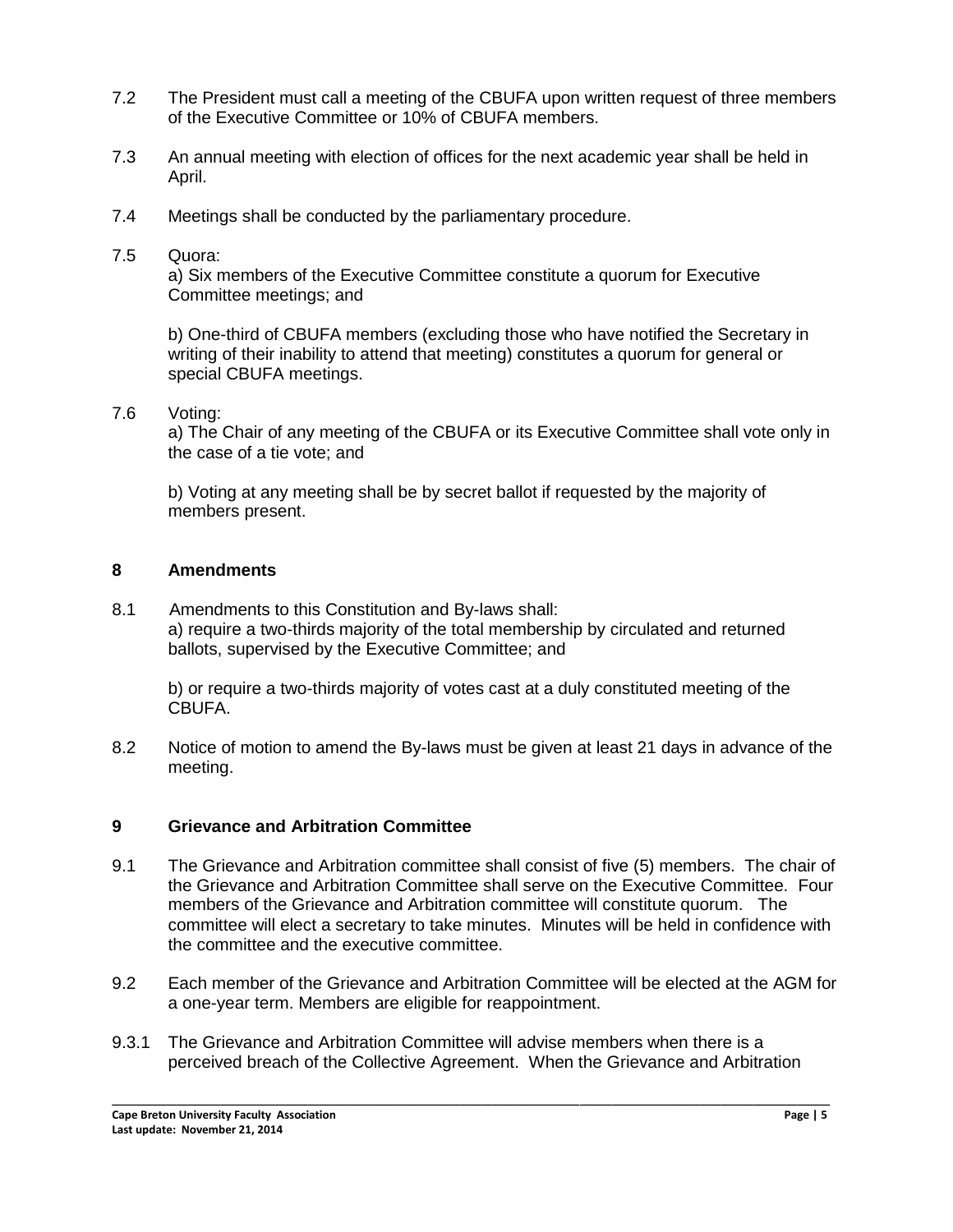Committee decides there is a need to file a grievance, it will appoint one of its members to act as grievance officer for the member(s) and carry out the grievance according to the Collective Agreement. The chair will notify the executive committee before the grievance is filed.

- 9.3.2 Any member of the Grievance and Arbitration Committee who is directly involved in a potential grievance will not be present when the case is discussed at any committee meetings.
- 9.3.3 When a member makes a request to the Grievance and Arbitration Committee, the member must co-operate fully with the committee and give them copies of all supporting documentation. The Grievance and Arbitration Committee will not consider a case without full co-operation of the member(s) involved. Any such documentation provided to the Grievance and Arbitration Committee will be held in confidence with the committee and the Executive Committee.
- 9.3.4 If the Grievance and Arbitration Committee decides a grievance is not warranted in a particular case, the member(s) may appeal the decision to the Executive Committee.
- 9.3.5 If the result of the grievance is not satisfactory to the member(s), a request may be made to send the case to arbitration. In such cases, the Grievance and Arbitration Committee will make recommendation to the Executive Committee. The Executive Committee will decide if a particular case should go to arbitration. The Executive Committee's decision will be final.
- 9.3.6 When a case goes to arbitration, the grievance officer will act as liaison among the member(s), the executive and any legal counsel representing CBUFA.
- 9.4 The President (or delegate thereof) is authorized to issue statements on behalf of CBUFA on any issues relevant to the purposes listed above, so long as such statements are not inconsistent with policies of CBUFA or of CAUT.
- 9.5.1 Members of CBUFA may seek the assistance of the Union in any matter which (i) concerns their conditions of employment, and (ii) is governed by the Collective Agreement or any provincial or federal statute. Requests for such assistance should, in the first instance, be directed to the President, who may delegate the handling of individual cases to other members of the Executive.
- 9.5.2 The President (or delegate thereof) may consult with any person in an effort to resolve any dispute informally without prior approval of the full Executive, but shall not in the course of such consultations make, or give the appearance of making, any commitment which binds CBUFA to any particular course of action without such approval.
- 9.5.3 Where the President (or delegate thereof) ascertains that the dispute cannot be resolved informally, that officer shall make a recommendation to the full Executive concerning the filing of a formal grievance. The recommendation may be positive or negative, and may be made either at a meeting of the Executive or by mail consultation. A simple majority of the Executive shall then determine whether or not the formal grievance shall be filed.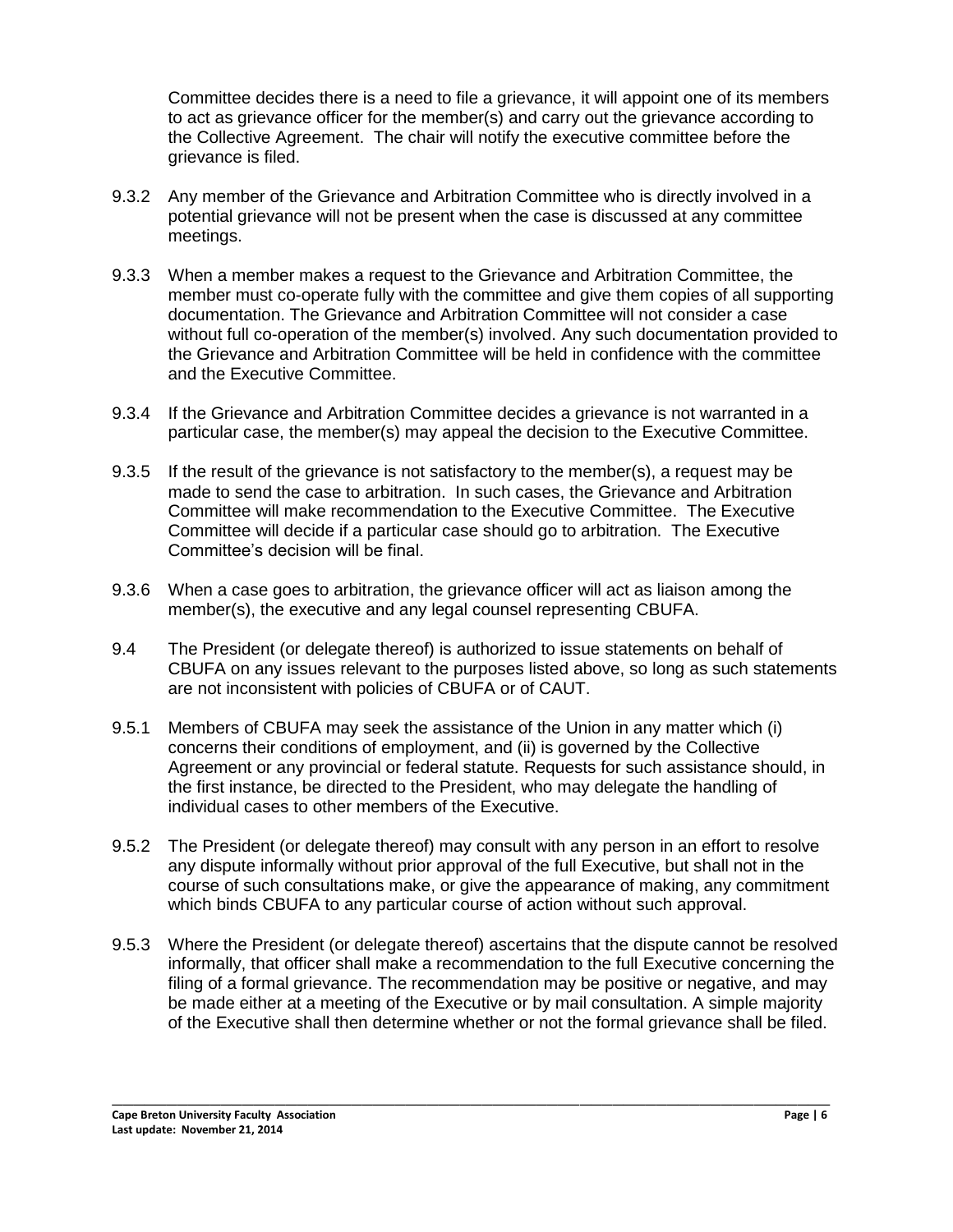- 9.5.4 Where such formal grievance has been denied, the President (or delegate thereof) shall make a recommendation to a meeting of the Executive as to whether or not (a) to proceed to binding arbitration, whether under any article of the Collective Agreement, or under any statute, or (b) to file a complaint of unfair labour practice under the Trade Union Act, or (c) to make any other formal intervention before the Labour Relations Board, Workers' Compensation Board, or other regulatory body. In all cases listed above, a simple majority of the Executive shall determine whether such action shall be taken.
- 9.6.1 The President (or delegate thereof) may, on behalf of the Association, file a lawsuit, seek an injunction, carry out any other action before a court of law, or join any other party in any of these only when so authorized by a two-thirds majority of the Executive present and voting at a meeting.
- 9.6.2 The President (or delegate thereof) may be given authority to carry out two or more of the steps listed in the three paragraphs immediately preceding at his or her discretion, at a single meeting, provided the requirements for the majority as stated above are met for each step so authorized.
- 9.7 Any member may appeal to a meeting of the membership any decision of the Executive not to take any of the steps listed above. The membership may reverse the decision of the Executive. For each step so appealed, the majority required to reverse the decision of the Executive shall be the same as that required for a positive decision by the Executive.
- 9.8 Where applicable statutes and regulations permit, a member of CBUFA may pursue action before a court or regulatory body as a private individual, at his or her own risk and expense, after CBUFA has declined to participate in any further action. Under such circumstances, CBUFA will make available to any such member and to his or her legal counsel any material in its possession provided that, in the judgment of a majority of the Executive, the following two conditions are met: (1) the material sought is relevant to the action contemplated, and (2) permission is received from any other individual member who may have provided such material to CBUFA on a confidential basis.